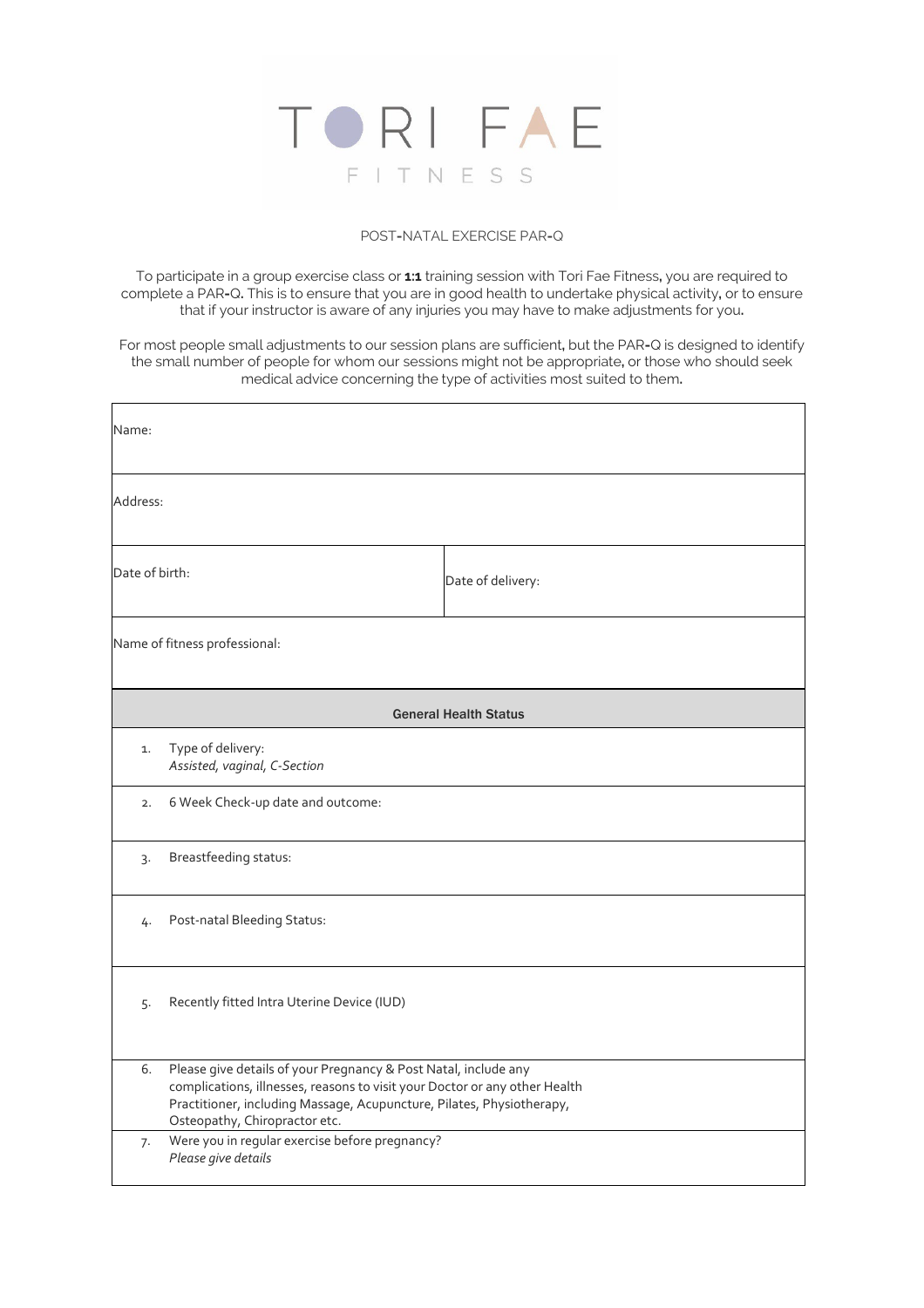8. Did you participate in exercise during pregnancy? *Please give details* 

9. Do you do/intend to do other exercise in addition to this programme? *Please give details* 

| <b>Medical Questionnaire</b><br>Do you current or have you ever suffered any of the following conditions? |            |           |  |
|-----------------------------------------------------------------------------------------------------------|------------|-----------|--|
| 1. Symphysis Pubis Dysfunction (pain in the central pubic area)                                           | <b>YES</b> | <b>NO</b> |  |
| 2. Sacrum or Sacroiliac Join Pain                                                                         | <b>YES</b> | ΝO        |  |
| 3. Bleeding during or after exercise (or any unexplained bleeding)?                                       | <b>YES</b> | <b>NO</b> |  |
| 4. Carpel Tunnel Syndrome (Wrist/finger/hand forearm - pain/numbness<br>or tingling)                      | <b>YES</b> | <b>NO</b> |  |
| 5. Knee pain                                                                                              | <b>YES</b> | <b>NO</b> |  |
| 6. History or current episodes of high or low blood pressure, faintness,<br>dizziness or breathlessness?  | <b>YES</b> | <b>NO</b> |  |
| 7. Upper back, neck or shoulder pain?                                                                     | <b>YES</b> | <b>NO</b> |  |
| 8. Coccyx damage or pain?                                                                                 | <b>YES</b> | <b>NO</b> |  |
| 9. Separation of abdominal muscles?                                                                       | <b>YES</b> | <b>NO</b> |  |
| 10. Incontinence (Urinary or Faecal)?                                                                     | <b>YES</b> | NO        |  |
| 11. Prolapse (Uterine, Bladder, Rectum, Vaginal)?                                                         | <b>YES</b> | NO        |  |
| 12. Breast Health/Breast Feeding Issues/Mastitis?                                                         | <b>YES</b> | NO        |  |
| 13. Piles/Haemorrhoids/Varicose Veins/ Constipation?                                                      | <b>YES</b> | NO        |  |
| 14. Were you given an Epidural during birthing?                                                           | <b>YES</b> | <b>NO</b> |  |
| 15. Nerve Damage During Birthing (Pudendal)?                                                              | <b>YES</b> | NO        |  |
| 16. Gestational Diabetes?                                                                                 | <b>YES</b> | <b>NO</b> |  |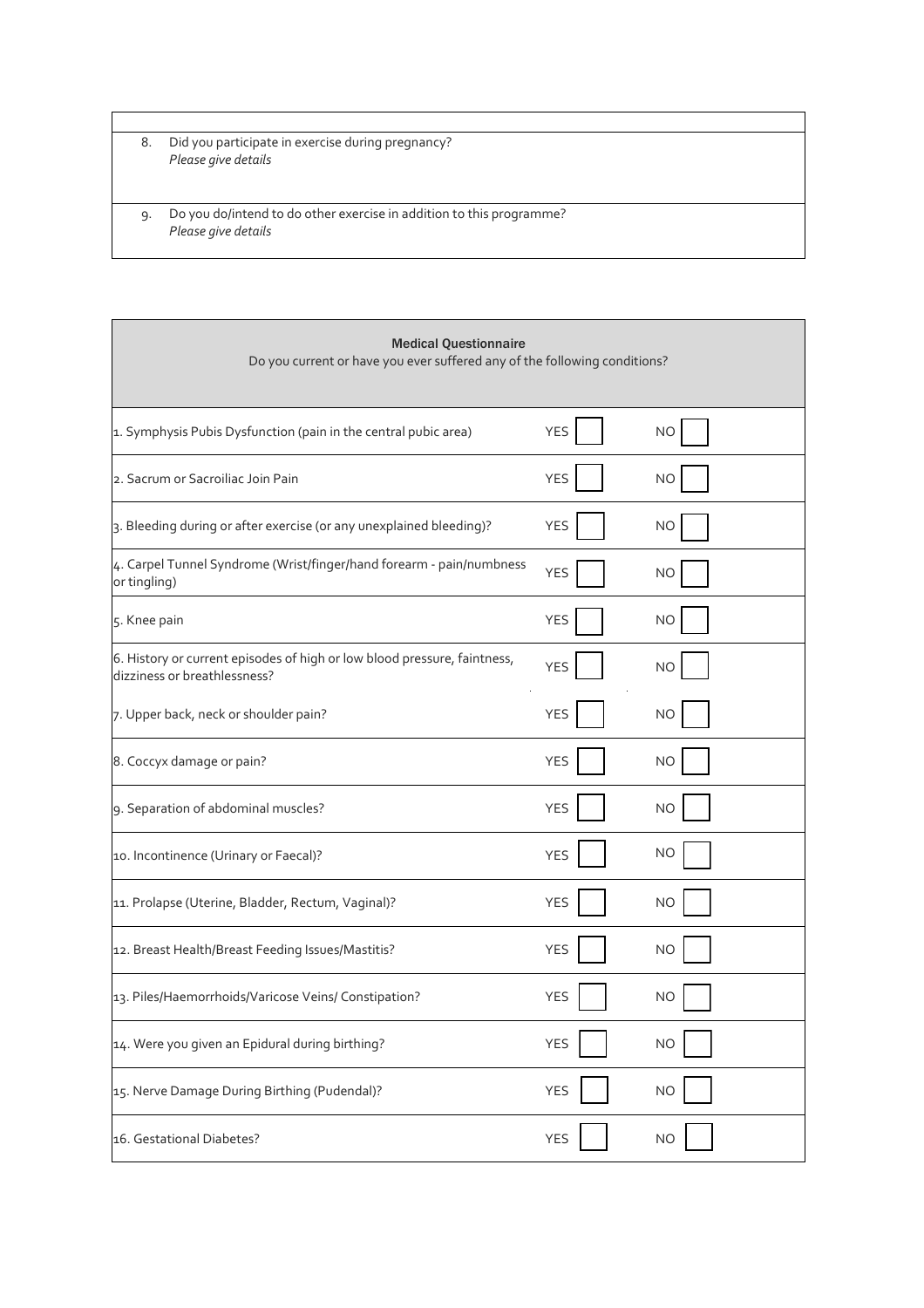| 17. C-Section wound discomfort or slow healing or ongoing numbness?                                                                                              | <b>YES</b> | <b>NO</b> |
|------------------------------------------------------------------------------------------------------------------------------------------------------------------|------------|-----------|
| 18. Anaemia or taking Iron medication?                                                                                                                           | <b>YES</b> | <b>NO</b> |
| 19. Joint Pain / Muscle Pain?                                                                                                                                    | <b>YES</b> | <b>NO</b> |
| 20. Buttock/Piriformis Pain/Sciatica                                                                                                                             | <b>YES</b> | <b>NO</b> |
| 21. Episiotomy Cut, Painful Perineum or Tears (Degree if known)?                                                                                                 | <b>YES</b> | NO        |
| If you have answered YES to any of the above questions, please give details:                                                                                     |            |           |
| Readiness & Lifestyle Questions                                                                                                                                  |            |           |
| 1. Please detail any relevant/important information relating to previous Pregnancies and Post Birth periods, such as<br>periods of illness or negative outcomes  |            |           |
| 2. Please details any relevant/important information relating to previous Pregnancies and Post Birth periods, such as<br>periods of illness or negative outcomes |            |           |
| 3. Are you able to count on your significant others for support in your journey?                                                                                 |            |           |
| 4. Can you briefly detail your previous and current exercise abilities/activities?                                                                               |            |           |
| 5. Can you details which fitness activities you like and dislike?                                                                                                |            |           |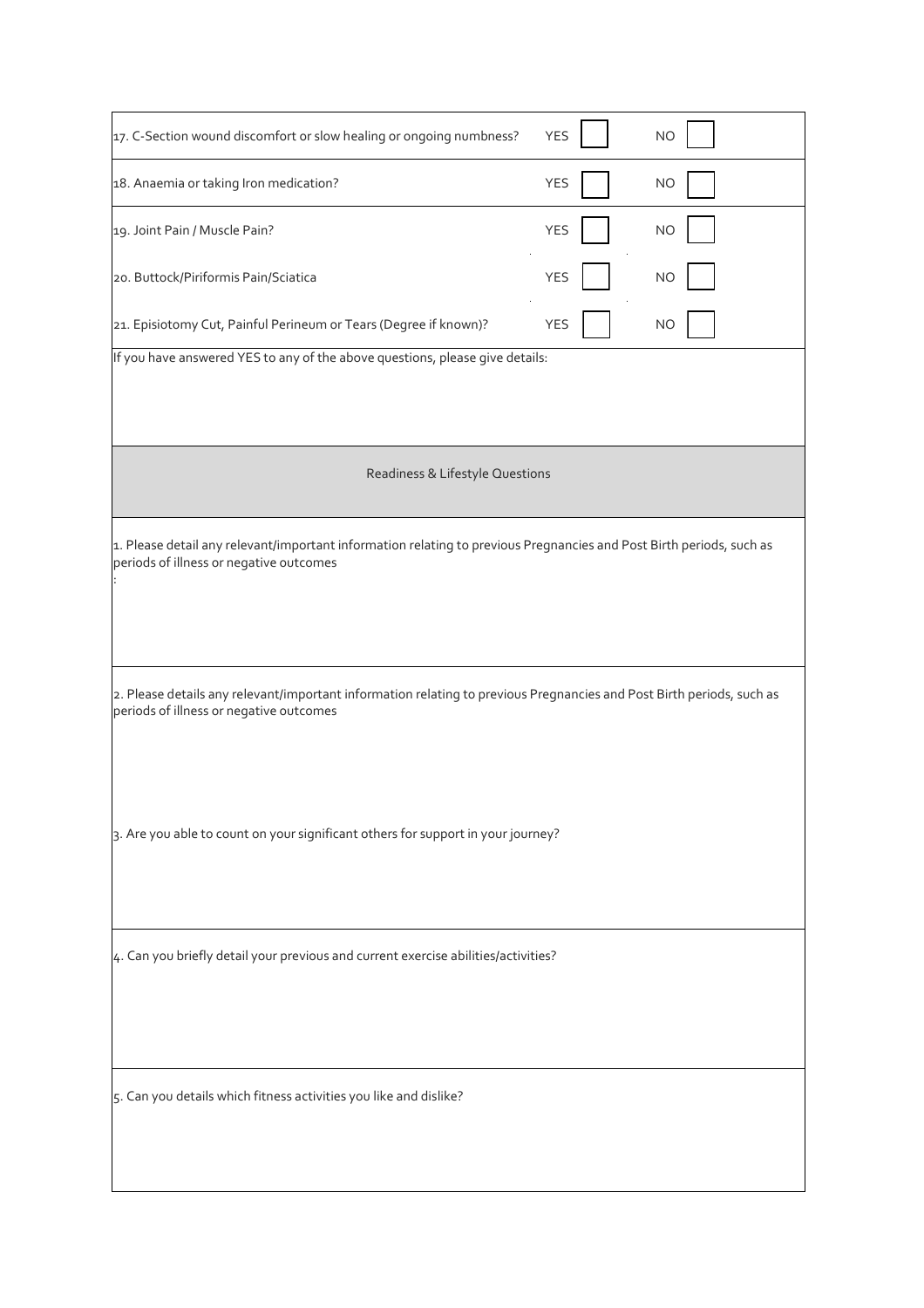| 6. On a scale of 1-10, can you rate your degree of focus and intention to achieve your current goals?<br>(1 being the lowest and 10 being the highest) |     |           |
|--------------------------------------------------------------------------------------------------------------------------------------------------------|-----|-----------|
| 7. Do you currently smoke tobacco?*                                                                                                                    | YES | <b>NO</b> |
| 8 Do you currently consume alcohol?*                                                                                                                   | YES | <b>NO</b> |

\*PLEASE NOTE: pregnant women are strongly advised not to smoke or consume alcohol during lactation.

#### Section C: Contraindications to exercise:

*This section is to be completed by your health care professional*

| Absolute contraindications                                                                                                                                |                         |  |  |  |  |
|-----------------------------------------------------------------------------------------------------------------------------------------------------------|-------------------------|--|--|--|--|
| 1. Ruptured membranes, premature labour                                                                                                                   | <b>YES</b><br><b>NO</b> |  |  |  |  |
| 2. Persistent second or third trimester bleeding/placenta praevia                                                                                         | <b>YES</b><br><b>NO</b> |  |  |  |  |
| 3. Pregnancy-induced hypertension or pre-eclampsia                                                                                                        | <b>YES</b><br><b>NO</b> |  |  |  |  |
| 4. Incompetent cervix                                                                                                                                     | <b>YES</b><br><b>NO</b> |  |  |  |  |
| 5. Evidence of intrauterine growth restriction                                                                                                            | <b>YES</b><br><b>NO</b> |  |  |  |  |
| 6. High-order pregnancy (triplets)                                                                                                                        | <b>YES</b><br>NO        |  |  |  |  |
| 7. Uncontrolled type-1 diabetes, hypertension or thyroid disease, other<br>serious cardiovascular, respiratory or systemic diseases                       | <b>YES</b><br><b>NO</b> |  |  |  |  |
| Relative contraindications                                                                                                                                |                         |  |  |  |  |
| Does the patient have:                                                                                                                                    |                         |  |  |  |  |
| 1. History of spontaneous abortion or premature labour in previous<br>pregnancies                                                                         | <b>YES</b><br><b>NO</b> |  |  |  |  |
| 2. Mild/moderate cardiovascular or respiratory disease (e.g. chronic<br>hypertension, asthma)                                                             | <b>YES</b><br><b>NO</b> |  |  |  |  |
| 3. Anaemia or iron deficiency                                                                                                                             | <b>YES</b><br><b>NO</b> |  |  |  |  |
| 4. Malnutrition or eating disorder                                                                                                                        | <b>YES</b><br><b>NO</b> |  |  |  |  |
| 5. Twin pregnancy after 28th week                                                                                                                         | <b>YES</b><br><b>NO</b> |  |  |  |  |
| 6. Other significant medical conditions                                                                                                                   | <b>YES</b><br><b>NO</b> |  |  |  |  |
| NOTE: risk may exceed benefits of regular physical activity. The decision to be physically active or not should be made<br>with qualified medical advice. |                         |  |  |  |  |